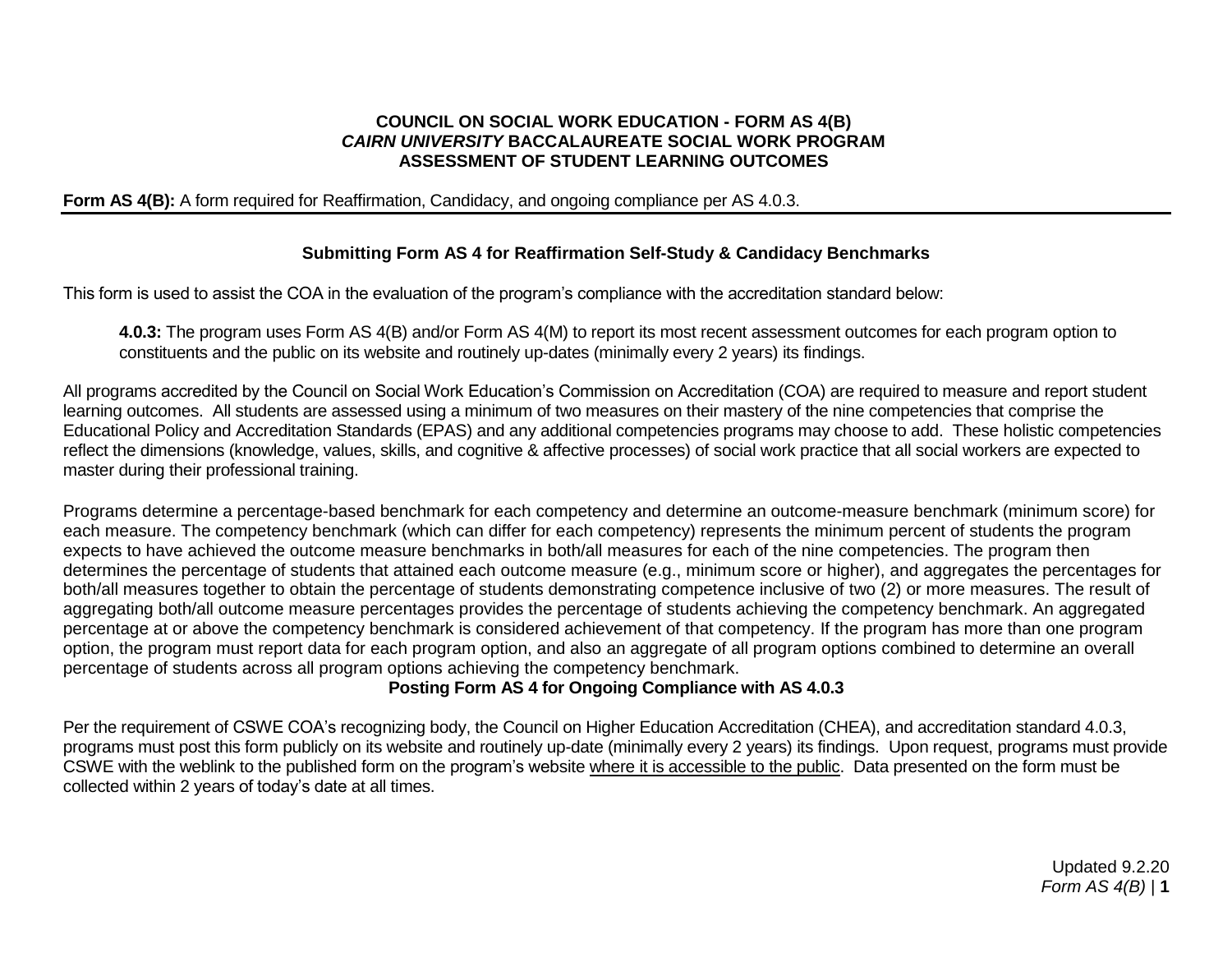## **Summary of the Program's Assessment Plan | Generalist Practice**

All students are assessed using a minimum of two measures on their mastery of the nine competencies that comprise the Educational Policy and Accreditation Standards of the Council on Social Work Education and any additional competencies programs may choose to add.

| <b>Assessment Measure #1: Field Evaluation</b>                                                                                                              |                                                                                           |  |  |
|-------------------------------------------------------------------------------------------------------------------------------------------------------------|-------------------------------------------------------------------------------------------|--|--|
| Dimension(s) assessed:                                                                                                                                      | Knowledge<br>Values<br><b>Skills</b><br><b>Cognitive/Affective Processes</b>              |  |  |
| When/where students are assessed:                                                                                                                           | Assessed at the end of the<br>senior field placement in<br>December                       |  |  |
| Who assessed student competence:                                                                                                                            | Assessed by the field<br>instructor                                                       |  |  |
| Outcome Measure Benchmark (minimum score indicative of achievement)<br>for Competencies 1-9:                                                                | Minimum score of 4 out of 7                                                               |  |  |
| Competency Benchmark (percent of students the program expects to have<br>achieved the minimum scores, inclusive of all measures) for Competencies<br>$1-9:$ | 80%                                                                                       |  |  |
| Assessment Measure #2: Capstone Project and Oral Defense                                                                                                    |                                                                                           |  |  |
| Dimension(s) assessed:                                                                                                                                      | Knowledge<br>Values<br><b>Skills</b><br><b>Cognitive/Affective Processes</b>              |  |  |
| When/where students are assessed:                                                                                                                           | Assessed at the end of the Fall<br>semester in SWK 591 Social<br><b>Work Practice III</b> |  |  |
| Who assessed student competence:                                                                                                                            | Assessed by faculty teaching<br>SWK 591 Social Work<br><b>Practice III</b>                |  |  |
| Outcome Measure Benchmark (minimum score indicative of achievement)<br>for Competencies 1-9:                                                                | Minimum score of 4 out of 7                                                               |  |  |
| Competency Benchmark (percent of students the program expects to have<br>achieved the minimum scores, inclusive of all measures) for Competencies<br>$1-9:$ | 80%                                                                                       |  |  |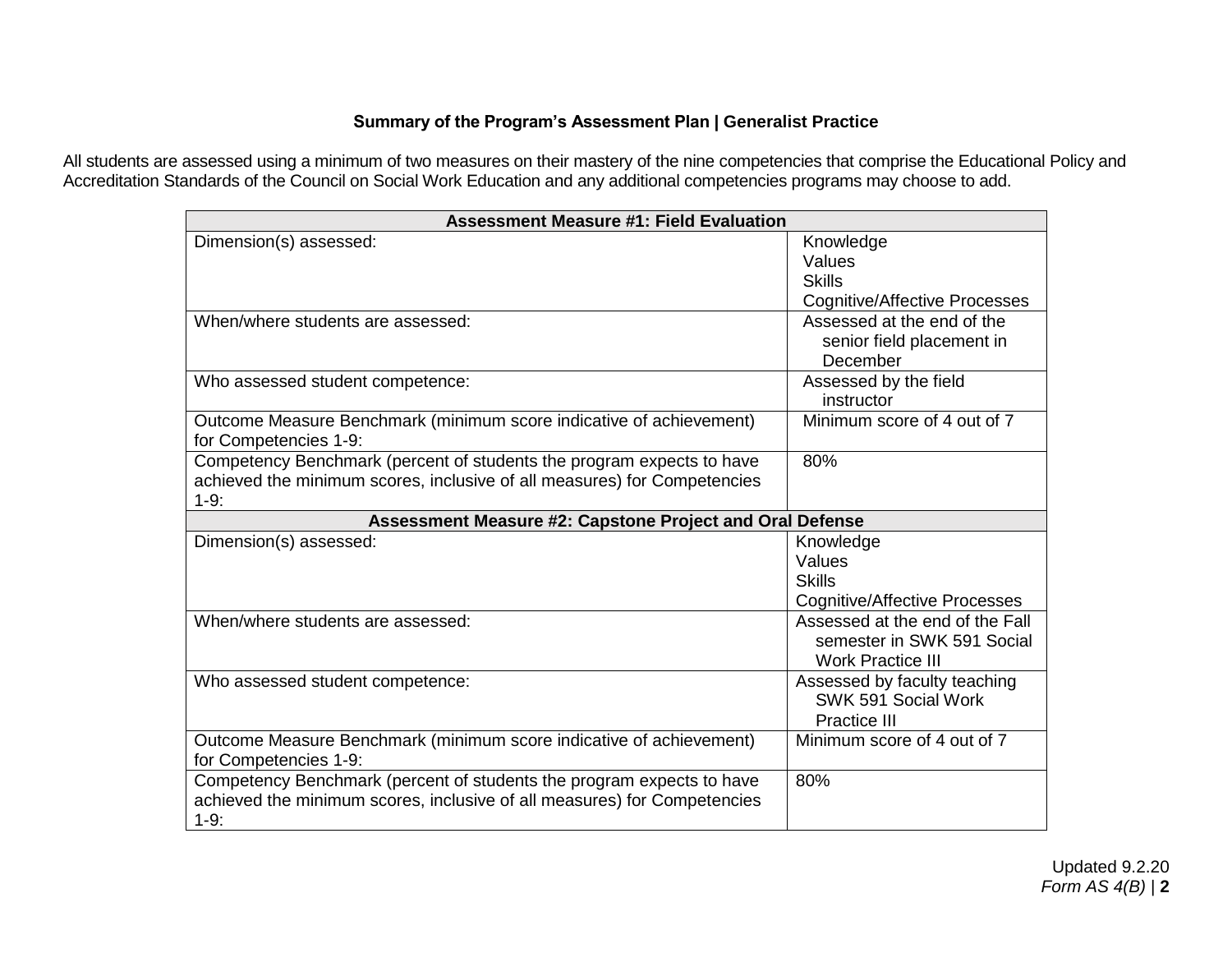| Assessment Measure #3 Competency #1 Embedded Assignment: Code of Ethics and Professional       |                                                                                           |  |
|------------------------------------------------------------------------------------------------|-------------------------------------------------------------------------------------------|--|
| <b>Identity Project</b>                                                                        |                                                                                           |  |
| Dimension(s) assessed:                                                                         | Knowledge                                                                                 |  |
|                                                                                                | Values                                                                                    |  |
|                                                                                                | <b>Skills</b>                                                                             |  |
|                                                                                                | <b>Cognitive/Affective Processes</b>                                                      |  |
| When/where students are assessed:                                                              | Assessed at the end of the Fall<br>semester in SWK 591 Social<br><b>Work Practice III</b> |  |
| Who assessed student competence:                                                               | Assessed by faculty teaching                                                              |  |
|                                                                                                | <b>SWK 591 Social Work Practice</b>                                                       |  |
|                                                                                                | $\mathbf{III}$                                                                            |  |
| Outcome Measure Benchmark (minimum score indicative of achievement)<br>for Competencies 1:     | Minimum score of 4 out of 7                                                               |  |
| Competency Benchmark (percent of students the program expects to have                          | 80%                                                                                       |  |
| achieved the minimum scores, inclusive of all measures) for Competencies                       |                                                                                           |  |
| 1:                                                                                             |                                                                                           |  |
| Assessment Measure #3 Competency #2 Embedded Assignment: Minority Empowerment Strategy Project |                                                                                           |  |
| Dimension(s) assessed:                                                                         | Knowledge                                                                                 |  |
|                                                                                                | Values                                                                                    |  |
|                                                                                                | <b>Skills</b>                                                                             |  |
|                                                                                                | <b>Cognitive/Affective Processes</b>                                                      |  |
| When/where students are assessed:                                                              | Assessed at the end of the                                                                |  |
|                                                                                                | Spring semester in SWK 102                                                                |  |
|                                                                                                | Human and Cultural Diversity                                                              |  |
| Who assessed student competence:                                                               | Assessed by faculty teaching                                                              |  |
|                                                                                                | SWK 102 Human and Cultural                                                                |  |
|                                                                                                | <b>Diversity</b>                                                                          |  |
| Outcome Measure Benchmark (minimum score indicative of achievement)                            | Minimum score of 4 out of 7                                                               |  |
| for Competencies 2:                                                                            |                                                                                           |  |
| Competency Benchmark (percent of students the program expects to have                          | 80%                                                                                       |  |
| achieved the minimum scores, inclusive of all measures) for Competencies                       |                                                                                           |  |
| 2:                                                                                             |                                                                                           |  |
| Assessment Measure #3 Competency #3 Embedded Assignment: Legislative Advocacy                  |                                                                                           |  |
| Dimension(s) assessed:                                                                         | Knowledge                                                                                 |  |
|                                                                                                | Values                                                                                    |  |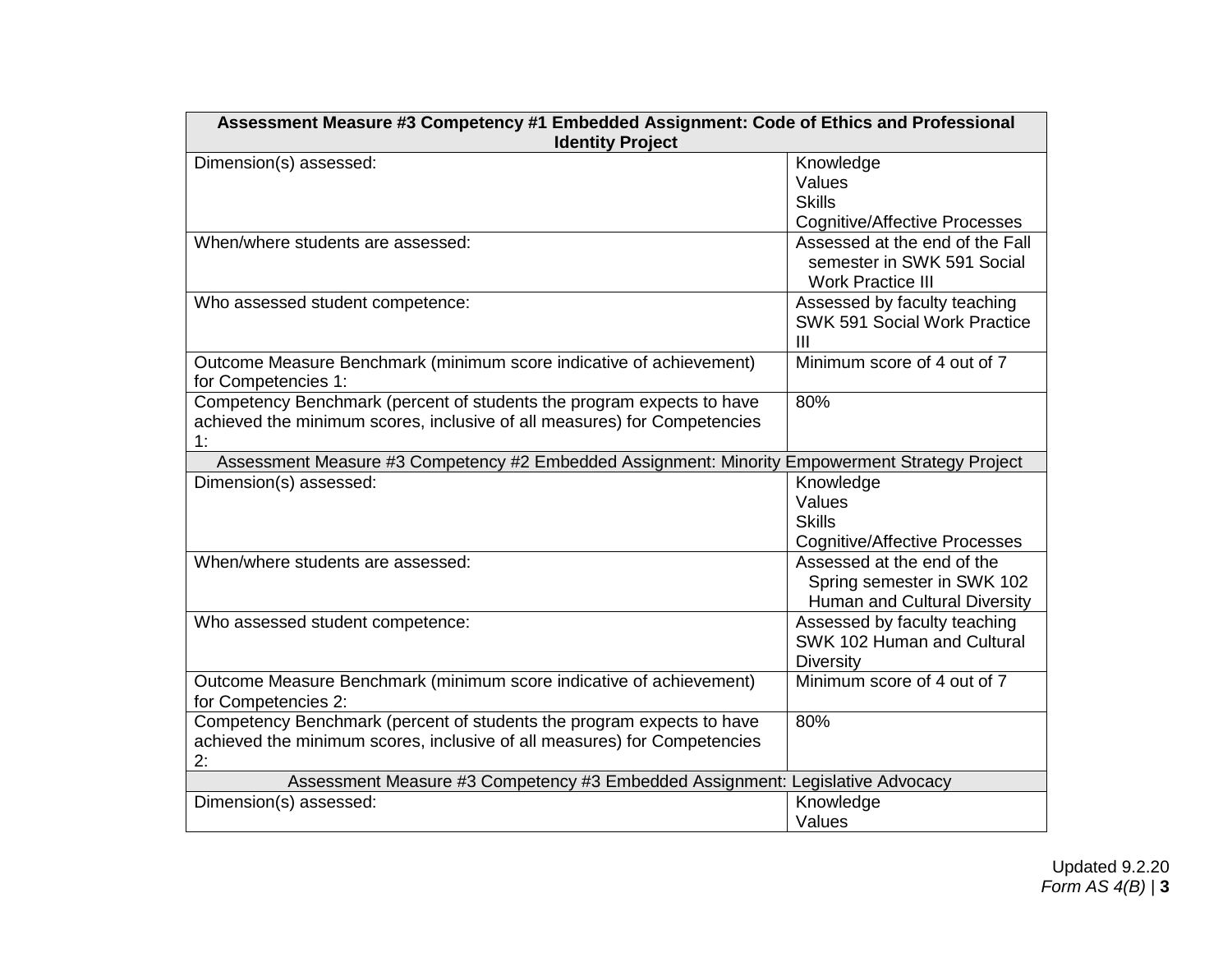|                                                                                           | <b>Skills</b>                        |
|-------------------------------------------------------------------------------------------|--------------------------------------|
|                                                                                           | <b>Cognitive/Affective Processes</b> |
| When/where students are assessed:                                                         | Assessed at the end of the           |
|                                                                                           | Spring semester in SWK               |
|                                                                                           | 321 SW Policy                        |
| Who assessed student competence:                                                          | Assessed by faculty teaching         |
|                                                                                           | SWK 321 SW Policy                    |
| Outcome Measure Benchmark (minimum score indicative of achievement)                       | Minimum score of 4 out of 7          |
| for Competencies 3:                                                                       |                                      |
| Competency Benchmark (percent of students the program expects to have                     | 80%                                  |
| achieved the minimum scores, inclusive of all measures) for Competencies                  |                                      |
| 3:                                                                                        |                                      |
| Assessment Measure #3 Competency #4 Embedded Assignment: Research Project                 |                                      |
| Dimension(s) assessed:                                                                    | Knowledge                            |
|                                                                                           | Values                               |
|                                                                                           | <b>Skills</b>                        |
|                                                                                           | <b>Cognitive/Affective Processes</b> |
| When/where students are assessed:                                                         | Assessed at the end of the           |
|                                                                                           | Spring semester in SWK               |
|                                                                                           | 592 Social Research                  |
| Who assessed student competence:                                                          | Assessed by faculty teaching         |
|                                                                                           | SWK 591 Social Research              |
| Outcome Measure Benchmark (minimum score indicative of achievement)                       | Minimum score of 4 out of 7          |
| for Competencies 1-9:                                                                     |                                      |
| Competency Benchmark (percent of students the program expects to have                     | 80%                                  |
| achieved the minimum scores, inclusive of all measures) for Competencies                  |                                      |
| 4:                                                                                        |                                      |
| Assessment Measure #3 Competency #5 Embedded Assignment: Globalization and Policy Project |                                      |
| Dimension(s) assessed:                                                                    | Knowledge                            |
|                                                                                           | Values                               |
|                                                                                           | <b>Skills</b>                        |
|                                                                                           | <b>Cognitive/Affective Processes</b> |
| When/where students are assessed:                                                         | Assessed at the end of the           |
|                                                                                           | Spring semester in SWK               |
|                                                                                           | 321 Social Policy                    |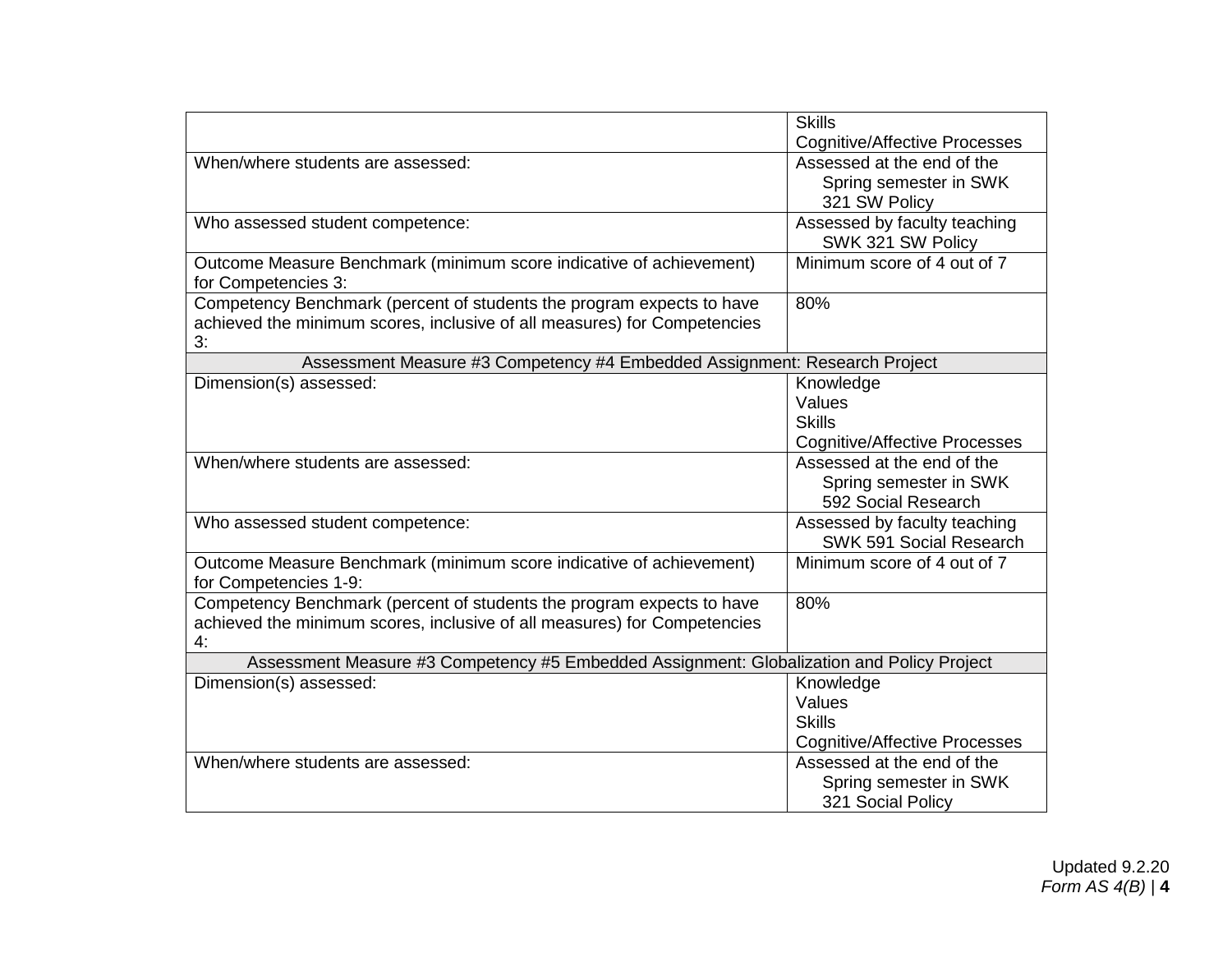| Who assessed student competence:                                                                                                                            | Assessed by faculty teaching<br>SWK 321 Social Policy                               |  |  |
|-------------------------------------------------------------------------------------------------------------------------------------------------------------|-------------------------------------------------------------------------------------|--|--|
| Outcome Measure Benchmark (minimum score indicative of achievement)<br>for Competencies 1-9:                                                                | Minimum score of 4 out of 7                                                         |  |  |
| Competency Benchmark (percent of students the program expects to have<br>achieved the minimum scores, inclusive of all measures) for Competencies<br>5:     | 80%                                                                                 |  |  |
| Assessment Measure #3 Competencies #6 - 9 Embedded Assignment: Social Work Case Analysis and Skills<br>Presentation                                         |                                                                                     |  |  |
| Dimension(s) assessed:                                                                                                                                      | Knowledge<br>Values<br><b>Skills</b><br><b>Cognitive/Affective Processes</b>        |  |  |
| When/where students are assessed:                                                                                                                           | Assessed at the end of the<br>Spring semester in SWK<br>441 Social Work Practice II |  |  |
| Who assessed student competence:                                                                                                                            | Assessed by faculty teaching<br>SWK 441 Social Work<br>Practice II                  |  |  |
| Outcome Measure Benchmark (minimum score indicative of achievement)<br>for Competencies 1-9:                                                                | Minimum score of 4 out of 7                                                         |  |  |
| Competency Benchmark (percent of students the program expects to have<br>achieved the minimum scores, inclusive of all measures) for Competencies<br>$6-9:$ | 80%                                                                                 |  |  |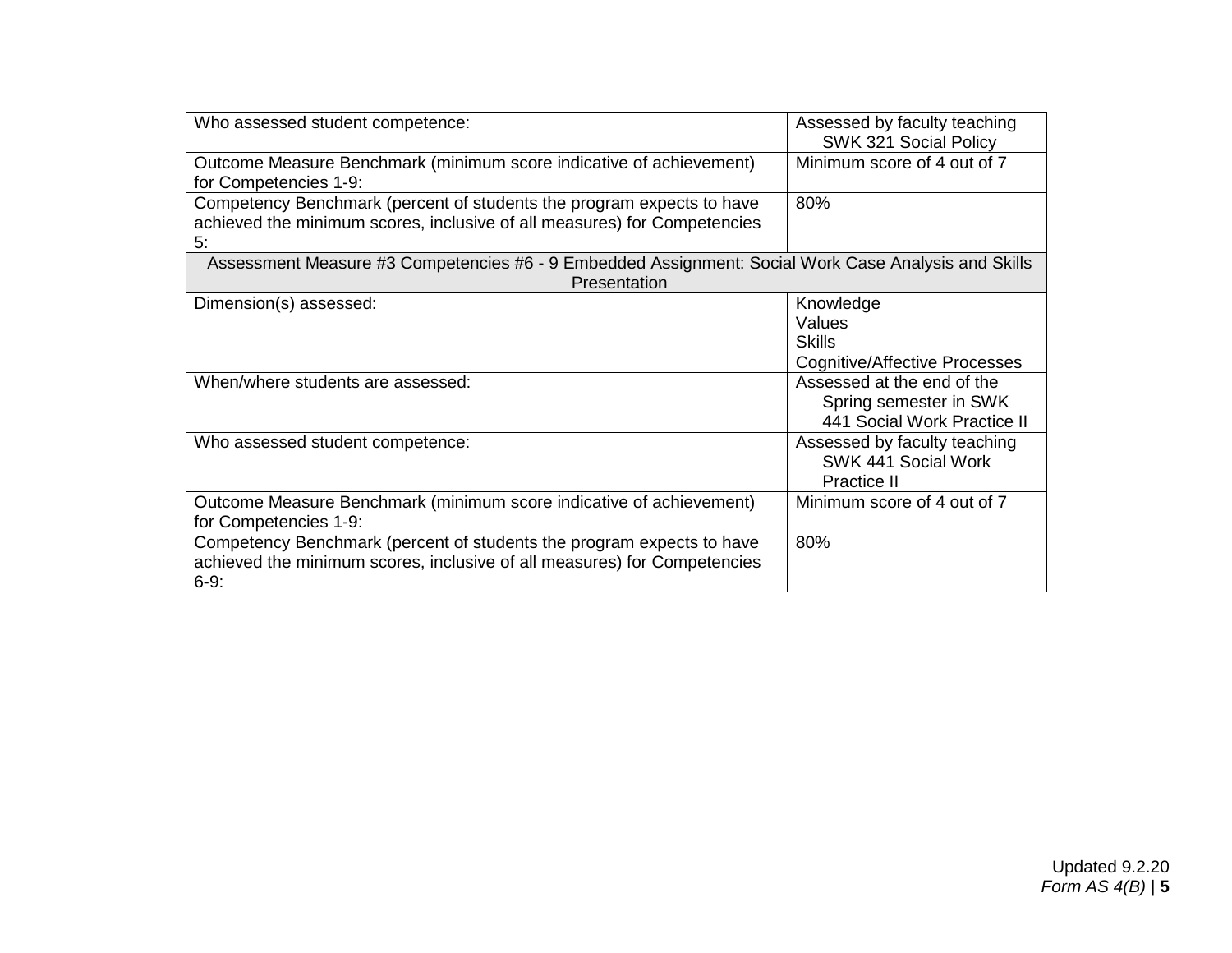| <b>COMPETENCY</b>                                                                                                          | <b>COMPETENCY</b><br><b>BENCHMARK (%)</b>                              | PERCENTAGE OF STUDENTS ACHIEVING<br><b>BENCHMARK</b>                           |                                                            |
|----------------------------------------------------------------------------------------------------------------------------|------------------------------------------------------------------------|--------------------------------------------------------------------------------|------------------------------------------------------------|
|                                                                                                                            |                                                                        | <b>Aggregate</b><br>of Students from All<br><b>Program Options</b><br>$n = 14$ | <b>Program Option #1</b><br>(Langhorne Campus)<br>$n = 14$ |
| <b>Competency 1:</b><br><b>Demonstrate Ethical</b><br>and Professional<br><b>Behavior</b>                                  | 80% of students will<br>demonstrate<br>competence of the 3<br>measures | 98%                                                                            | 98%                                                        |
| <b>Competency 2:</b><br><b>Engage Diversity and</b><br><b>Difference in Practice</b>                                       | 80% of students will<br>demonstrate<br>competence of the 3<br>measures | 100%                                                                           | 100%                                                       |
| <b>Competency 3:</b><br><b>Advance Human</b><br><b>Rights and Social,</b><br>Economic, and<br><b>Environmental Justice</b> | 80% of students will<br>demonstrate<br>competence of the 3<br>measures | 100%                                                                           | 100%                                                       |
| <b>Competency 4:</b><br><b>Engage in Practice-</b><br>informed Research<br>and Research-<br>informed Practice              | 80% of students will<br>demonstrate<br>competence of the 3<br>measures | 100%                                                                           | 100%                                                       |

# **Assessment Data Collected during the Academic Year (2019-2020)**